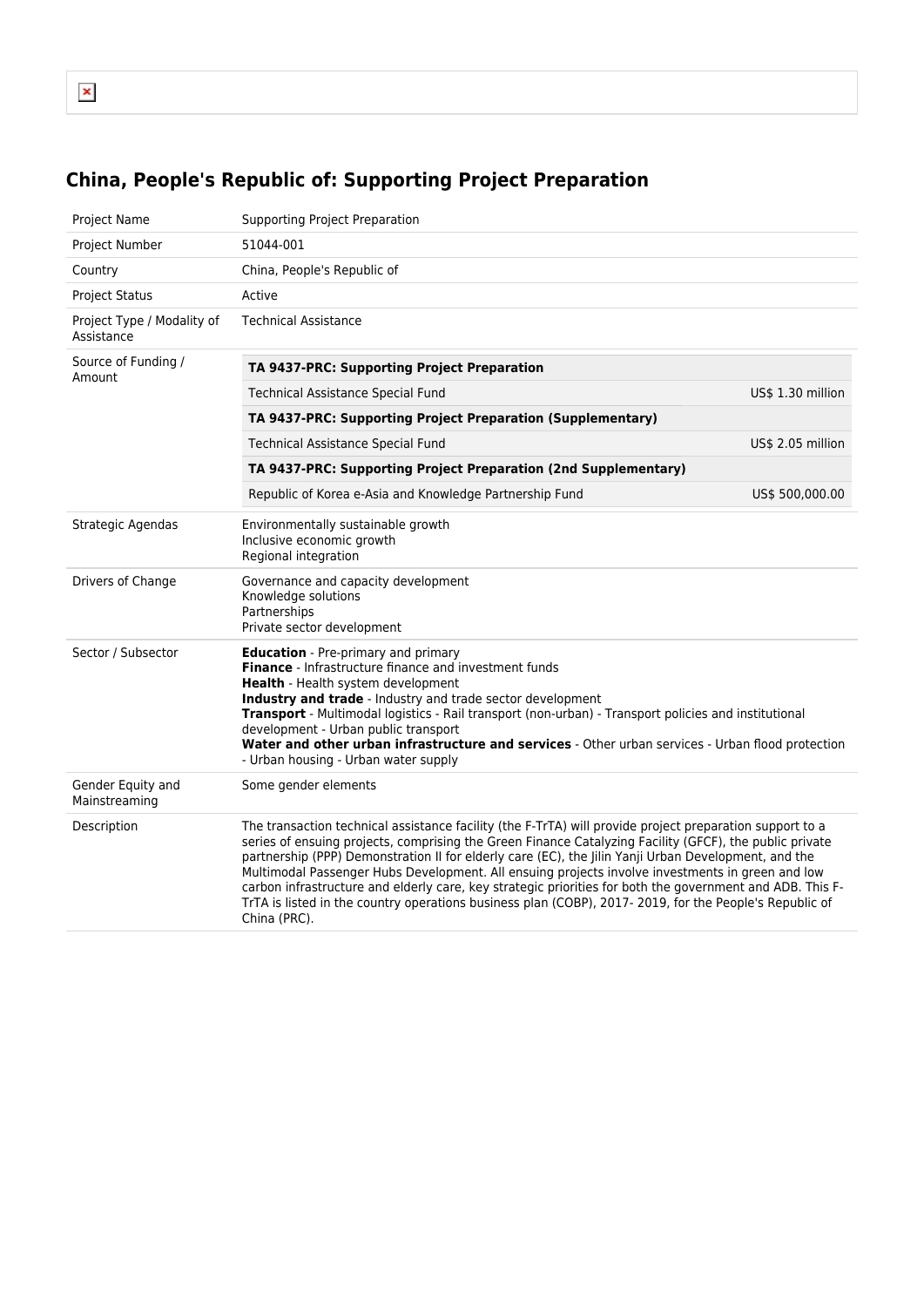Project Rationale and Linkage to Country/Regional Strategy

Project preparation activities for PRC projects support the review of the FSR prepared by the design institutes and the preparation of standard ADB documents, including due diligence and other requirements, such as financial, economic, and safeguards, and poverty, social, and gender analyses. The review found out that 52% of the PPTA resources were used to revise and strengthen projects' detailed engineering designs prepared by the design institutes, while in 48% of the cases PPTAs were used to undertake standard ADB due diligence and other requirements. This confirms that, for a subgroup of ADB-funded projects, the FSR prepared by the design institutes is of good quality, and therefore the preparatory work could only cover standard due diligence assessments, without the need to duplicate design work. In the latter cases, efficiency gains could come from engaging consultants to undertake standard due diligence assessments for multiple projects.

To address the above issues and in line with the new TA programmatic approach, the F-TrTA will provide project preparation support, from planning and sector work to due diligence assessments and start-up activities, for four projects pipelined for 2018 and 2019 (the subprojects). As projects are likely to require similar set of safeguard, financial management, and economic and sector assessments, the facility approach is suitable to (i) enhance operational efficiency in preparing the projects, (ii) reap important synergies from working with the same consultants, (iii) and reduce recruitment time of consultants by allowing consultants to be retained on a long-term basis; and (iv) strengthen coordination between ADB's preparatory activities and design institutes' work. The F-TrTA will result in PRC's efficient strategic implementation of a longer-term consolidated TA for supporting project preparation, aiming at faster delivery of project preparation, quicker and more flexible responsiveness to support lending operations, and higher readiness of approved projects.

## Impact

| <b>Project Outcome</b>                             |                                                                                                              |
|----------------------------------------------------|--------------------------------------------------------------------------------------------------------------|
| Description of Outcome                             |                                                                                                              |
| Progress Toward Outcome                            |                                                                                                              |
| <b>Implementation Progress</b>                     |                                                                                                              |
| Description of Project Outputs                     |                                                                                                              |
|                                                    | Status of Implementation Progress (Outputs, Activities, and Issues)                                          |
| Geographical Location                              | Nation-wide                                                                                                  |
|                                                    |                                                                                                              |
| <b>Summary of Environmental and Social Aspects</b> |                                                                                                              |
| <b>Environmental Aspects</b>                       |                                                                                                              |
| Involuntary Resettlement                           |                                                                                                              |
| Indigenous Peoples                                 |                                                                                                              |
|                                                    | <b>Stakeholder Communication, Participation, and Consultation</b>                                            |
| During Project Design                              | Stakeholders were constantly consulted during project design.                                                |
| During Project Implementation                      | Stakeholders will be fully consulted through review missions and workshops during project<br>implementation. |

## **Business Opportunities**

Consulting Services Each subproject will require a team of international and national consultants to be engaged by ADB. Consulting firms and individual consultants will be recruited based on the requirements of each TA subproject, in accordance with ADB Procurement Policy (2017, as amended from time to time) and the associated PAIs/TA Staff Instructions. The fields, duration of engagement and related costs of the expertise in Appendix 3 of the TA report are indicative and estimates will be finalized prior to approval of each subproject in consultation with the government teams. Consulting firms will be engaged following either the quality- and cost-based selection method, with a quality-cost ratio of 90:10 using full, simplified, or bio-data technical proposal procedures; or consultant's qualification selection, as appropriate. Consultants to be selected using the individual consultants' selection method will be engaged to provide specialized technical inputs to fulfill ADB advanced planning and sector work, due diligence requirements, and enhance project readiness. Contract options may include time-based or framework agreements. Lump-sum or output-based contracts will be considered for consulting services under the TA facility. When the preparation of loans to be supported by the proposed TA facility require the same set of expertise, important synergies may be reaped from engaging the same consultants. New contract modalities such as framework agreements, will allow consultants to be retained for repeat assignments during a given period. Responsible ADB Officer Mongiorgi-Lorenzo, Marzia

Responsible ADB Department **East Asia Department** Responsible ADB Division **PRC Resident Mission** PRC Resident Mission